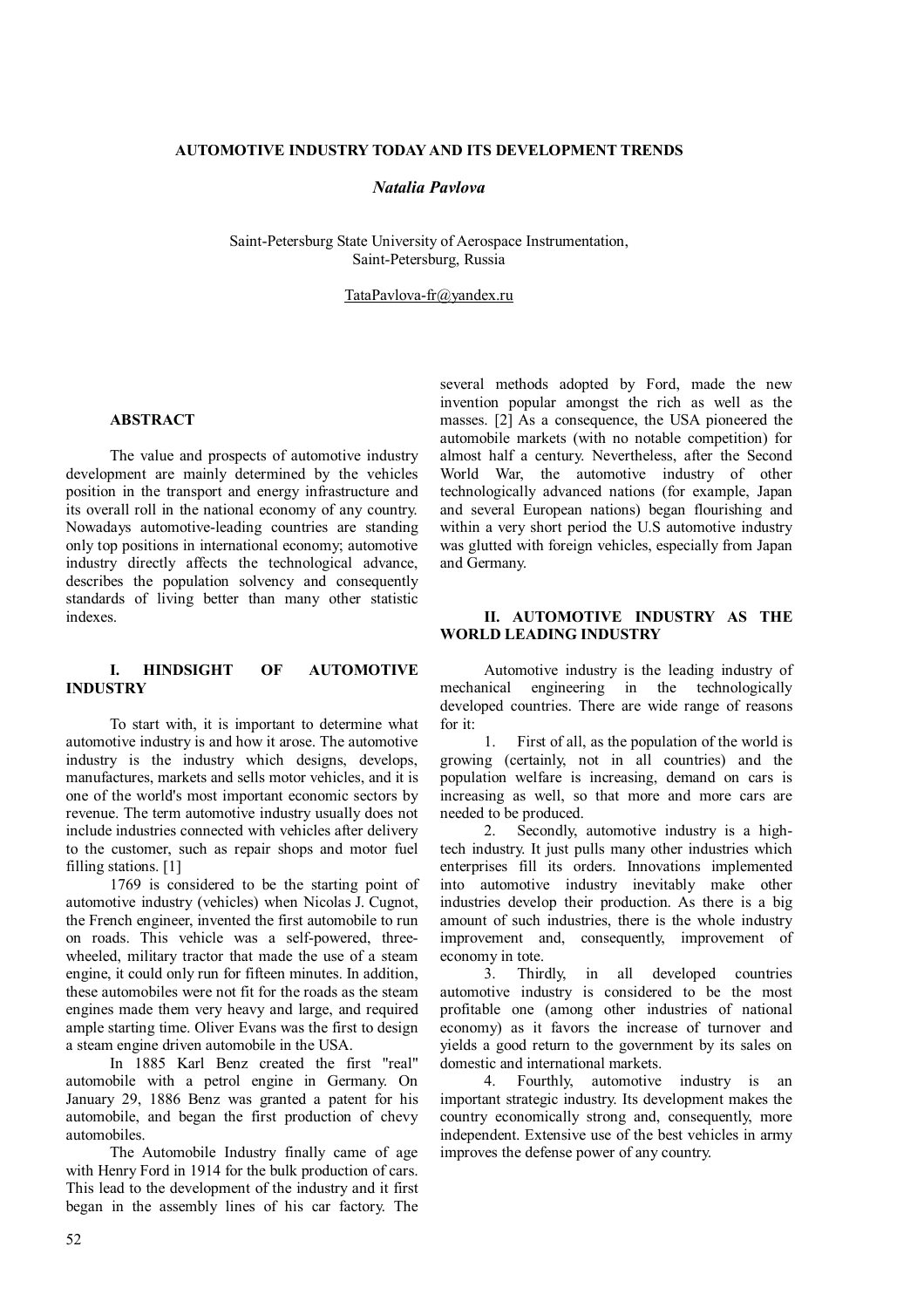# **III. WORLD AUTOMOTIVE INDUSTRY LEADERS**

Nowadays three separate markets can be defined as the world automotive industry leaders:

1. The USA. The U.S. automotive industry is represented by General Motors (GM), Ford Motor Co and the Chrysler Group.

2. Europe. Europe is represented by German car manufactures (Daimler-Benz AG, Volkswagen AG, BMW, Porsche), French ones (The PSA Peugeot Citroën, Renault), Italian ones (Fiat Auto), Sweden ones (Saab Automobile and Volvo CarAB).

3. Asia. The Asian car market is represented by Japan (Honda, Mitsubishi Motors, Subaru, Mazda, Suzuki, Toyota Motor Co, Nissan Motor Co), The Republic of Korea (Hyundai Motors, Kia Motor, Daewoo) and China (Geely, FAW, ZXAuto).

Table 1.

2009 cars vehicles production statistics

| Country    | Cars       | Commercial<br>vehicles | Total      | Change,<br>$\frac{0}{0}$ |
|------------|------------|------------------------|------------|--------------------------|
| China      | 10,383,831 | 3,407,163              | 13,790,994 | 48.3                     |
| Czech Rep. | 967,760    | 6,809                  | 974,569    | 3.0                      |
| France     | 1,819462   | 228,196                | 2,047,658  | $-20.3$                  |
| Germany    | 4,964,523  | 245,334                | 5,209,857  | $-13.8$                  |
| India      | 2,166,238  | 466,456                | 2,632,694  | 12.9                     |
| Italy      | 661,100    | 182,139                | 843,239    | $-17.6$                  |
| Japan      | 6,862,161  | 1,072,355              | 7,934,516  | $-31.5$                  |
| Poland     | 819,000    | 65,133                 | 884,133    | $-7.1$                   |
| Russia     | 595,839    | 126,592                | 722,431    | $-59.6$                  |
| S.Korea    | 3,158,417  | 354,509                | 3,512,926  | $-8.2$                   |
| Spain      | 1,812,688  | 357,390                | 2,170,078  | $-14.6$                  |
| Sweden     | 128,738    | 27,600                 | 156,338    | -49.3                    |
| Taiwan     | 183,986    | 42,370                 | 226,356    | 23.7                     |
| UK.        | 999,460    | 90,679                 | 1,090,139  | $-33.9$                  |
| USA        | 2,246,470  | 3,462,382              | 5,708,852  | $-34.3$                  |
| Suppl.     | 302,450    | 110,109                | 412,559    | $-22.4$                  |
| Total      | 47,952,995 | 13,761,694             | 61,714,689 | $-12.8$                  |
|            |            |                        |            |                          |

Source: The International Organization of Motor Vehicles Manufacturers [3]

According to the Table 1 it is undoubtedly that nowadays most cars are produced in Asian countries (China is the leader) and there can be several reasons for it. First of all, manufacturing costs is Asian contras are less, so that Asian cars are the cheapest ones. Secondly, European countries as well as the USA prefer to construct their plants in Asian countries because of the costs. Another thing to mention is that because of the economic crises started in 2008 the number of produced cars has fallen while consumers prefer to buy cheaper ones with smaller engines and less useless devises.

In 2010 British publishing house "Auto Express" announced the best selling cars in the world [4]. Here is the list of 5 cars with tens millions sales:

- Toyota Corolla;
- Ford F-Series;
- Volkswagen Golf;
- Volkswagen Beetle;
- Ford Escort.

The tendency is that people nowadays prefer to buy small cars (except Ford F-Series) because of their smaller price, less expenses on petrol and easiness with parking.

#### **IV. AUTOMOTIVE INDUSTRY DEVELOPMENT TRENDS**

Nowadays several trands can be named as the world ones.

1. Changing in the world vehicles market geography:

a) Changing of American, European and Asian automaking transnational companies positions on international vehicles markets.

In conditions of acute competition only Japanese and Korean (The Republic of Korea) automaking transnational companies increase their influence onAmerican and European vehiclemarkets. In the USA and European countries there is constant growth of Japanese and Korean vehicle sales which main advantages are safety andefficiency. The situation with European suppliers is aggravated by European commission tough requirements to reduce harmful atmospheric emissions and trade unions' opposition to the industry restructing programs. Thereby in this decade the "oligopoly collapse" process is completing, the U.S. Market is becoming the market controlled by about 9 companies.

b) BRIC countries (Brazil, Russia, India, China) are considered to be the main center of automaking development. The market volumes are supposed to be doubled during next decade. The ASEAN counties are also considered to increase production volumes.



Fig. 1. The BRIC countries



Fig. 2. The ASEAN countries